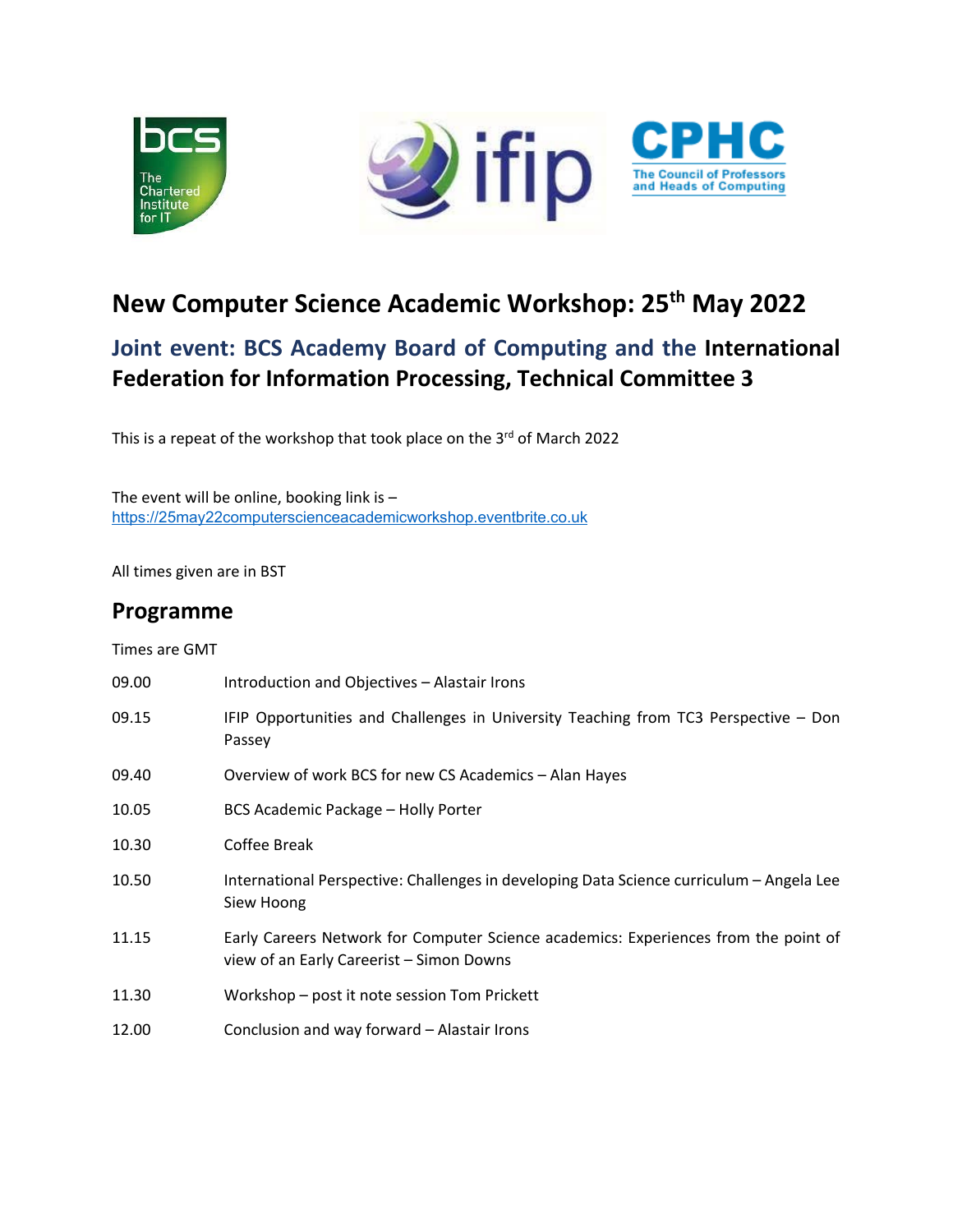### **Overview of Sessions**

### **09.00 Introduction and Objectives – Alastair Irons**

The workshop will explore the work that has been undertaken by the BCS Academy Board and IFIP TC3 to support academics new to computing and computer science and discuss how the BCS and IFIP can work together to create a community of practice and support for those academics.

# **09.15 IFIP Opportunities and Challenges in University Teaching from TC3 Perspective – Don Passey**

In this session, Don will discuss this shifting context, from context, content, attitudinal, national and international perspectives, and will consider implications for new computer science academics.

#### **09.40 Overview of BCS project for new CS Academics – Alan Hayes**

This presentation explores how this community of practice addresses the needs of new computer science academics to UK&I higher education and what opportunities there are to bring together and develop new academics as a part of this community.

### **10.05 BCS Academic Package – Holly Porter**

This presentation will explore BCS's different engagement points with HE and how it is developing its partnerships to help support young people into the workplace.

## **10.30 Early Careers Network for Computer Science academics: Experiences from the point of view of an Early Careerist – Simon Downs**

This presentation will give experiences of the network in its early stages from the point of view of an early careerist. The presentation will cover the experiences of workshops, the sort of topics covered and the insights they have given to the early careerists and the benefits of attending.

# **10.50 International Perspective: Challenges in developing Data Science Curriculum – Angela Lee Siew Hoong**

In this session we will discuss about the challenges we face in developing data science curriculum from an international perspective

#### **11.15 Coffee Break**

#### **11.30 Workshop – post it note session Tom Prickett**

This brief workshop session will build upon the delegate presentations and utilising an electronic whiteboard will explore delegates views related to the current and future opportunities for the developing of a Computer Science Education Community of Practice?

#### **12.00 Conclusion and way forward – Alastair Irons**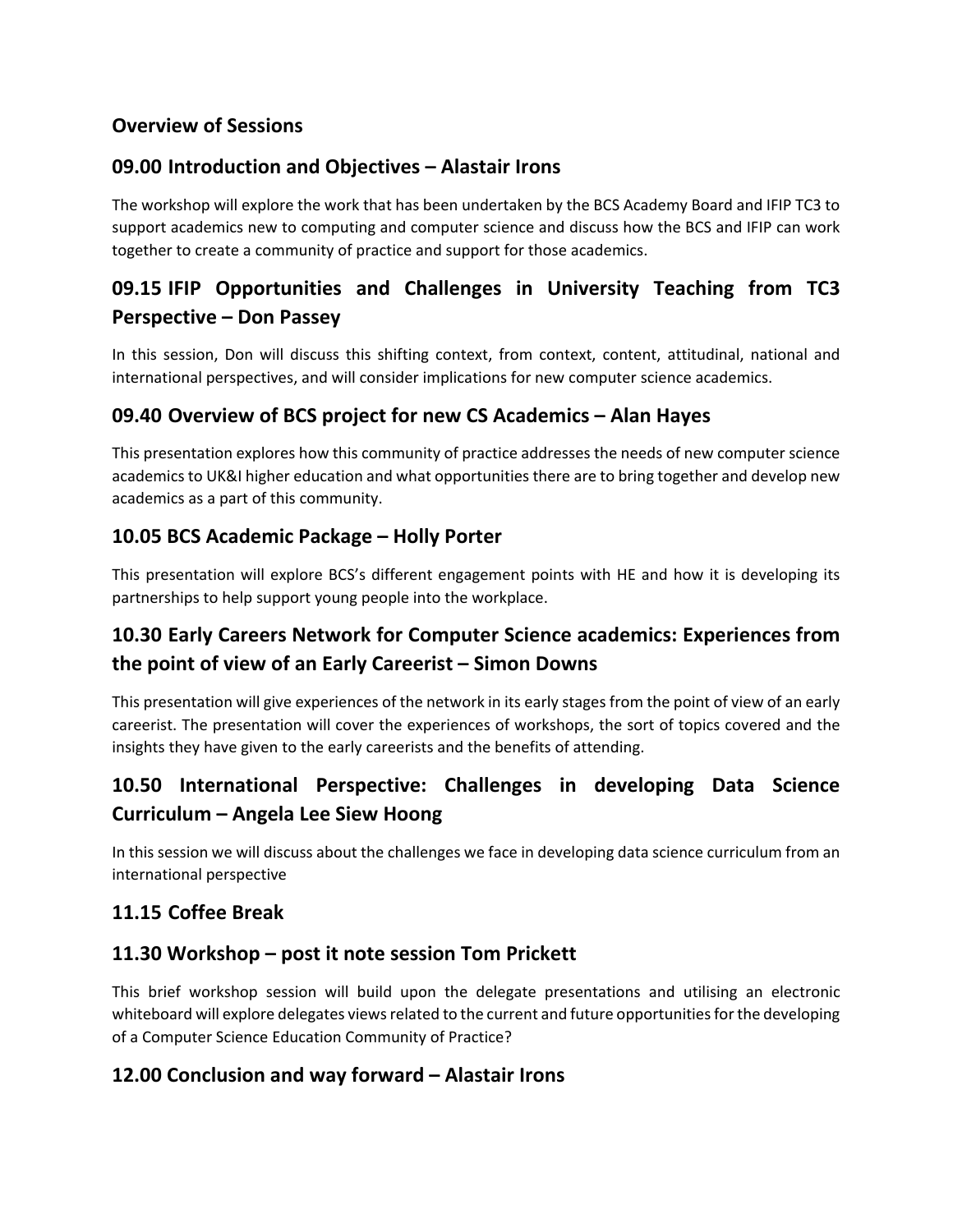To conclude the workshop we will extract the main points from discussion and generate an action plan for how to move forward in supporting colleagues new to academic practice in computing and computer science and encourage participants to get involved in future activities and events.

### **Abstracts**

### **Introduction and Objectives – Alastair Irons**

The workshop will explore the work that has been undertaken by the BCS Academy Board and IFIP TC3 to support academics new to computing and computer science and discuss how the BCS and IFIP can work together to create a community of practice and support for those academics.

The workshop will share and reflect on the activities and events that already exist from BCS and IFIP and discuss what we might want to establish moving forward – CPD programme, shared resources, mentoring, collaboration and research. We will cover a range of topics including:

- Need to specific support for CS Academics
- Creating a programme of CPD
- Developing a community of practice
- Mentoring and buddying
- Collaboration between BCS and IFIP

There will be opportunity for questions and discussions throughout

# **IFIP Opportunities and Challenges in University Teaching from TC3 Perspective – Don Passey**

The importance and significance of computing for maintaining, increasingly, so many professional and personal practices is now widely recognised. Society is more and more aware of the essential roles that computing plays in everyday situations, contributing to our individual and societal functioning and choices. To ensure our abilities to benefit and function in this respect, there is clearly a vital need to develop long-term approaches to support future computing professionals. Many countries are already aware of a shortage of computing specialists, and a major route for the development of those specialists arises through university education. The development of new computer science academics, therefore, is essential to the needs of a projected future where computing plays significant roles. Given this, prospects for new computer science academics should be excellent – but, the wider context in which those new computer science academics are working and will work is changing, and whilst future prospects should continue to be excellent, what might determine those excellent future potential possibilities should be fundamentally considered. In his session, Don will discuss this shifting context, from context, content, attitudinal, national and international perspectives, and will consider implications for new computer science academics.

### **Overview of BCS project for new CS Academics – Alan Hayes**

A vibrant Computer Science Education (CSE) Community of Practice is emerging in the United Kingdom and Ireland (UK&I), promoted by national and international professional body/learned society specialist interest groups and supported through a number of CSE research and practice conferences. This presentation explores how this community of practice addresses the needs of new computer science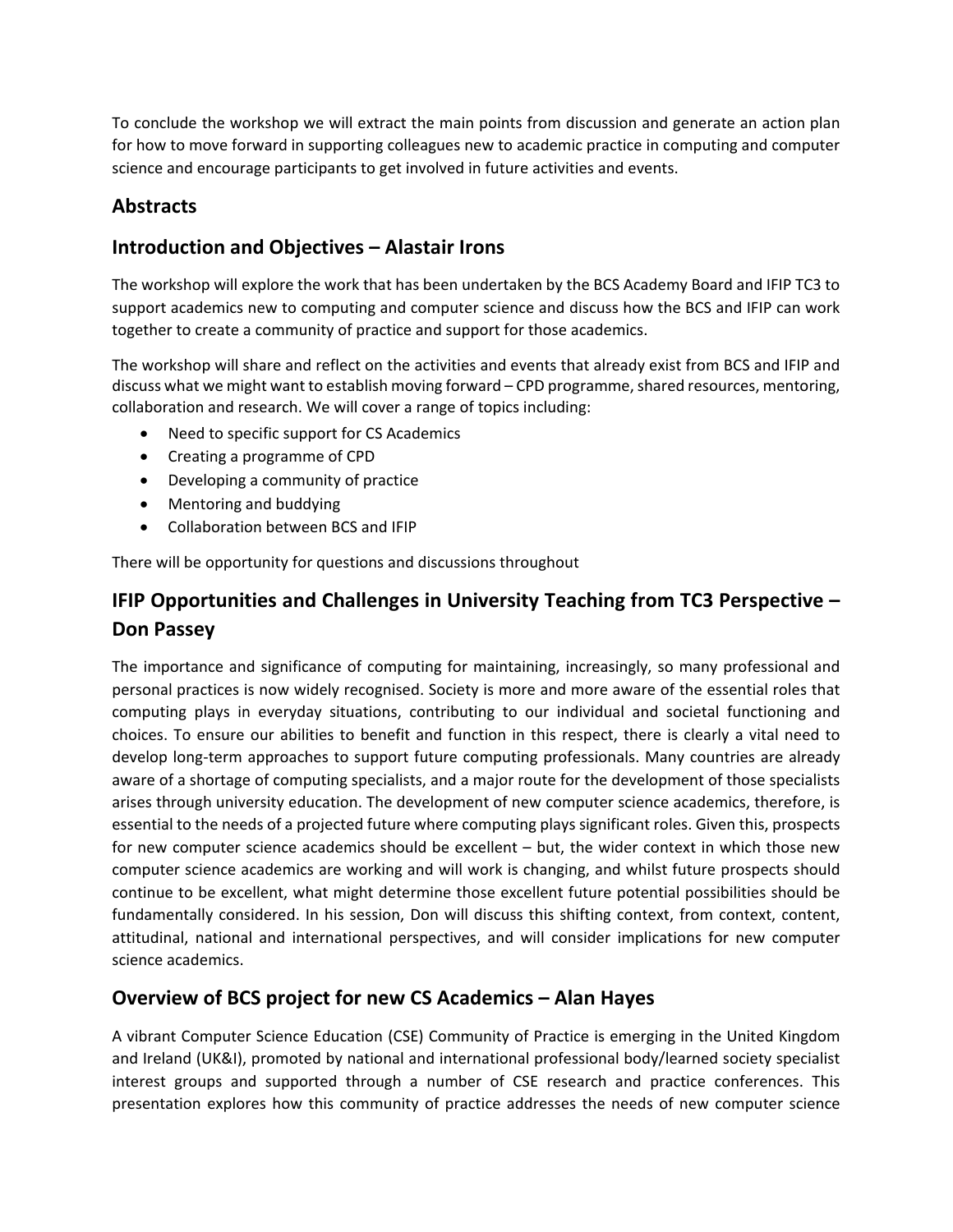academics to UK&I higher education and what opportunities there are to bring together and develop new academics as a part of this community. The complex and contesting demands of teaching, research and managing (courses, modules and their development) in UK&I higher education make the early career of an academic challenging and potentially lonely. Typically, initial mentoring of early career academics is via the host Department providing support for working towards a Fellowship of Higher Education Academy or similar teaching-focused qualification. This presentation discusses the emergence of three complementary and additional approaches. The first is the development of a community of practice and in particular the development of a core body of knowledge in the form of continuous personal development (CPD) support and material. The second is the emergence of a national mentoring scheme whereby early careerist and established academics from different institutions meet and discuss the issues and challenges associated both with subject (teaching and research) and career development. The third is the establishment of a buddying scheme whereby early careerists with similar academic interests form groups to offer mutual support and the sharing of best practice. In this session, Alan will discuss these emerging initiatives and provide an overview of the progress they have made in supporting the development of early career academics.

### **BCS Academic Package – Holly Porter**

Links with Higher Education, Universities and the Academic community are fundamental to the development of BCS and its role as a Professional Body. The rapid evolution of the digital economy in the UK and internationally has sparked a vibrant employment market and growing pressure to provide a plentiful talent pipeline with the right digital skills and technical capabilities. Professional bodies, schools, universities and employers are all struggling to keep pace with the changing needs and can only succeed if they work together. The presentation will explore BCS's different engagement points with HE and how it is developing its partnerships to help support young people into the workplace.

# **Early Careers Network for Computer Science academics: Experiences from the point of view of an Early Careerist – Simon Downs**

The early careers network for computer science academics has brought early careerists together with experienced academics from different higher education institutions from all around the UK.

Professional Development Workshops have been put on for the benefit of early-career computer science academics, to get insight and shared knowledge from experienced academics from other institutions. The workshops are interactive events and aim to get early careerists to work together and discuss the topics and questions being posed. Early careerists have been assigned a mentor from a different institution to meet with every couple of months. In these meetings the mentee can discuss a range of topics in confidence with their mentor, this could be research techniques, teaching practices or career progression. In addition, the buddying scheme has enabled early careerists to meet with peers from other institutions in groups to talk about their own experiences of their careers so far. The buddying groups aim to meet monthly and discuss experiences, frustrations, techniques, and a whole range of topics in an informal and confidential setting.

This presentation will give experiences of the network in its early stages from the point of view of an early careerist. The presentation will cover the experiences of workshops, the sort of topics covered and the insights they have given to the early careerists and the benefits of attending. An early careerists' point of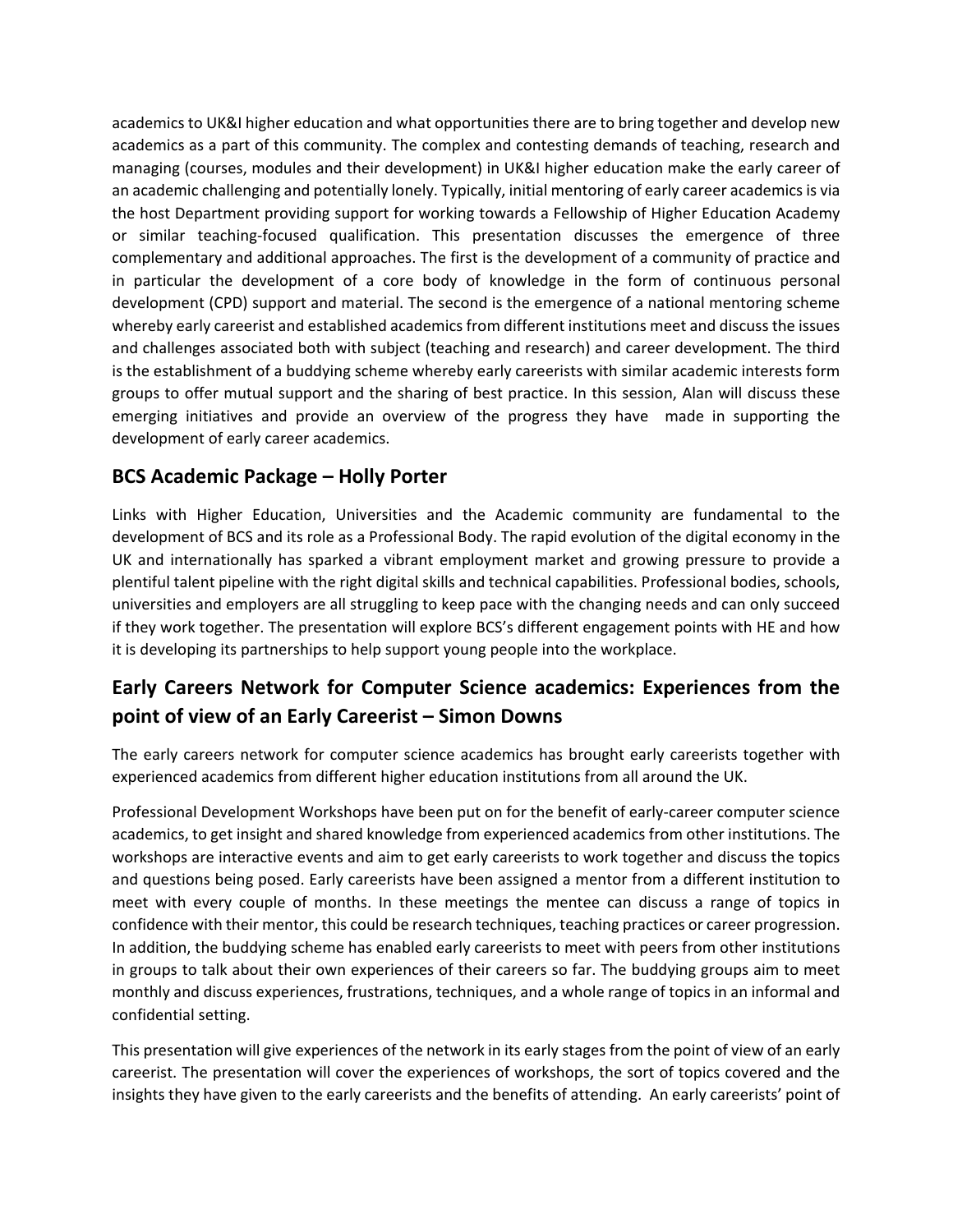view will also be given for the mentoring scheme, which sees early careerists meeting with a more experienced academic at a different institution to discuss topics that the mentee would like some advice on. Experiences from the buddying groups will also be discussed, whilst the meetings can be difficult to organise, they are hugely beneficial to the attendees and offer a good support network for early careerists to support each other and network across a range of institutions.

# **International perspective: Challenges in developing Data Science Curriculum – Angela Lee Siew Hoong**

Although data science is gaining a lot of attraction in academia and industry, there is still little formal agreement on how to teach it. Many practitioners, such as computational researchers in university or data scientists in industry, are now teaching data science. Data Science is a rapidly developing job title in industry, with applications spanning from technology to healthcare to education. Hence, many universities have started to teach Data Science and lately been formalise to an academic subject, despite its benefits across many sectors of practice, and there is currently no agreement on what should be included in a data science curriculum. Hence this session we will discuss about the challenges we face in developing data science curriculum from the international perspective

### **Workshop – post it note session Tom Prickett**

This brief workshop session will build upon the delegate presentations and utilising an electronic whiteboard will explore delegates views related to the current and future opportunities for the developing of a Computer Science Education Community of Practice? Specifically, delegates view related to the following questions will be explored:

- 1. What current and future opportunities are there for early career colleagues to engage in good practice sharing?
- 2. What current and future opportunities are there, in your respective countries, to establish a national mentorship scheme for early career academics? What format does such a scheme take?
- 3. What current and future opportunities are there, in your respective countries, to establish a national buddying scheme for early career academics? What format does such a scheme take?
- 4. How do you continue to raise the profile of early career academics engaging in CSE research?

InVision Freehand is best when accessed using a laptop / desktop computer rather than say a tablet. The whiteboard is available at: https://projects.invisionapp.com/freehand/document/BpyzHPjG7

If you do not have an InVision Account, we suggest you "Continue as a Guest" (Top right hand side).

#### **Conclusion and way forward – Alastair Irons**

To conclude the workshop we will extract the main points from discussion and generate an action plan for how to move forward in supporting colleagues new to academic practice in computing and computer science and encourage participants to get involved in future activities and events.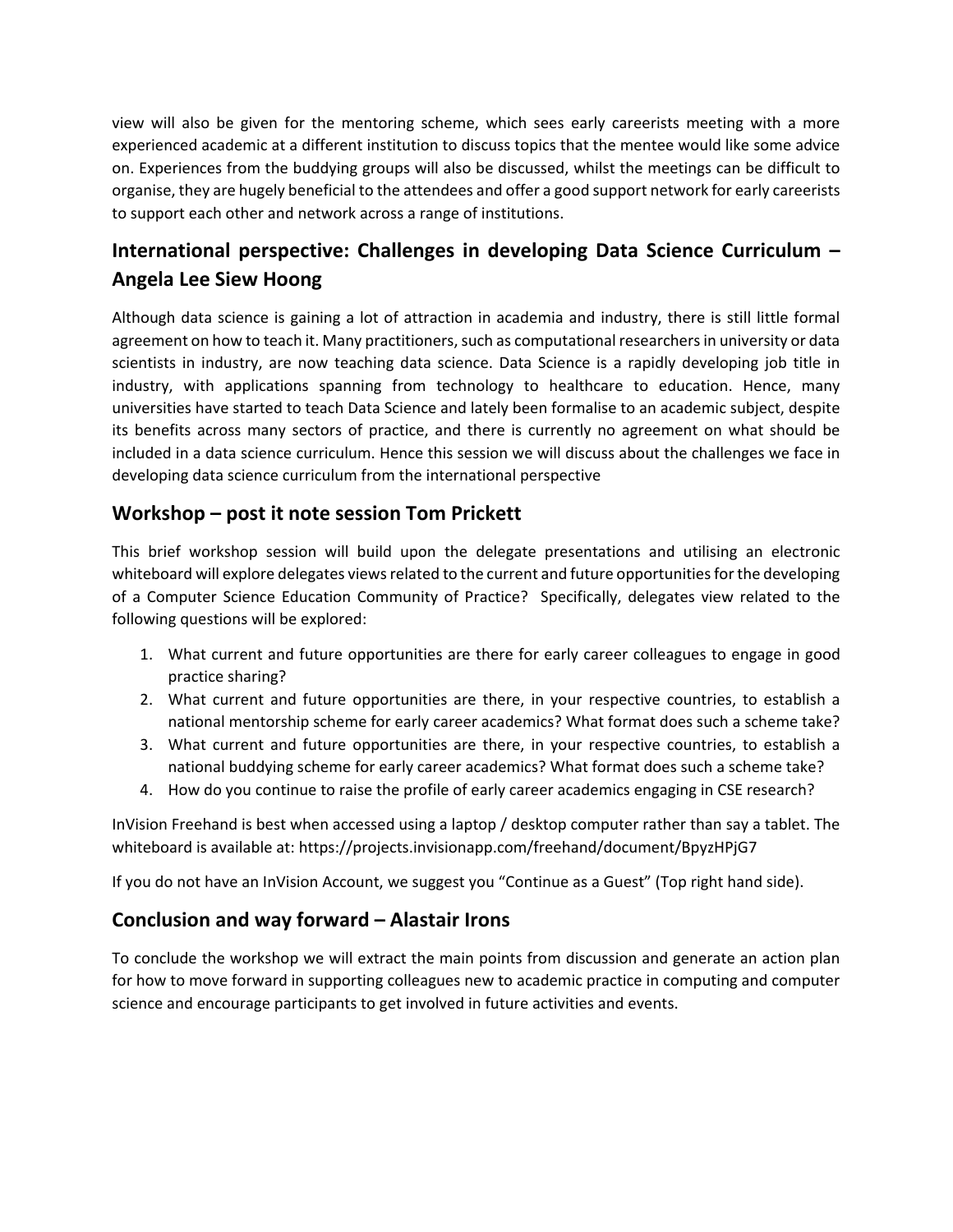### **Speaker Biographies**

#### **Holly Porter, Membership Director – BCS, The Chartered Institute for IT**

Holly leads community and membership development at BCS, focusing on delivering strategic growth, engagement and value to its different audiences. She joined in 2019 from GS1 UK, a global data standards organisation where she was Chief Marketing Officer and Membership Director. Prior to this, she was Marketing & Communications Director at Wincanton plc. Holly is a graduate of Bradford University with a BA (hons) in Modern Languages.

#### **Professor Don Passey, University of Lancaster and IFIP TC3 Chair**

Don is Professor of Technology Enhanced Learning, the Director of Studies for the Doctoral Programme in e-Research and Technology Enhanced Learning. and the Director of International Strategy in the Department of Educational Research at Lancaster University, UK, and is an Honorary Professor of Amity University, Uttar Pradesh, India. He is currently the chair of the International Federation for Information Processing (IFIP) Technical Committee on Education (TC3), as well as the national representative for the UK in IFIP TC3. In his work with IFIP, he has presented and had papers published from many IFIP conferences over a period of some 28 years, has co-edited 8 post-IFIP-conference books, has chaired an IFIP TC3 WCCE and co-chaired 2 IFIP OCCE conferences, and has been honoured with the IFIP Outstanding Service and Silver Core Awards.

#### **Dr Alan Hayes, University of Bath and Lead for BCS New CS Academics Project**

Alan has 30 years' experience in computer science education, working in both the teaching-led and research-led sectors. He has held positions of Director of Teaching, Head of Department, Associate Dean (L&T) and Dean. Currently, Alan is working in the Department of Computer Science at the University of Bath. He is a Fellow of the British Computer Society and regularly participates in professional accreditation events. He is a National Teaching Fellow, Principal Fellow of the Higher Education Academy and Fellow of the British Computer Society. He represented computing on the pilot subject review for the Teaching Excellence Framework in both 2017 and 2018. He currently Chairs the national Advisory Group for the review of the QAA Subject Benchmark Statement in Computing.

#### **Dr Tom Prickett – Northumbria University**

Tom has 18 years' experience in computer science education, working at Northumbria University, UK. He has held several education leadership roles for the department of Computer and Information Science and the Faculty of Engineering and Environment and is current working as the Faculty Director for Quality Assurance. Tom is an experienced academic assessor for his professional body, BCS, The Chartered Institute for IT. He is former chair and vice chair of the BCS Academic Accreditation Committee. He is a member of the national Advisory Group for the review of the QAA Subject Benchmark Statement in Computing.

#### **Professor Angela Lee Siew Hoong – Sunway University, Malaysia**

Angela is a Professor and Head of the Department of Computing and Information Systems at School of Engineering and Technology, Sunway University, Malaysia. Angela has been developing a data science curriculum since 2009. Angela is the key person to introduce the Analytics and Data Science degree at